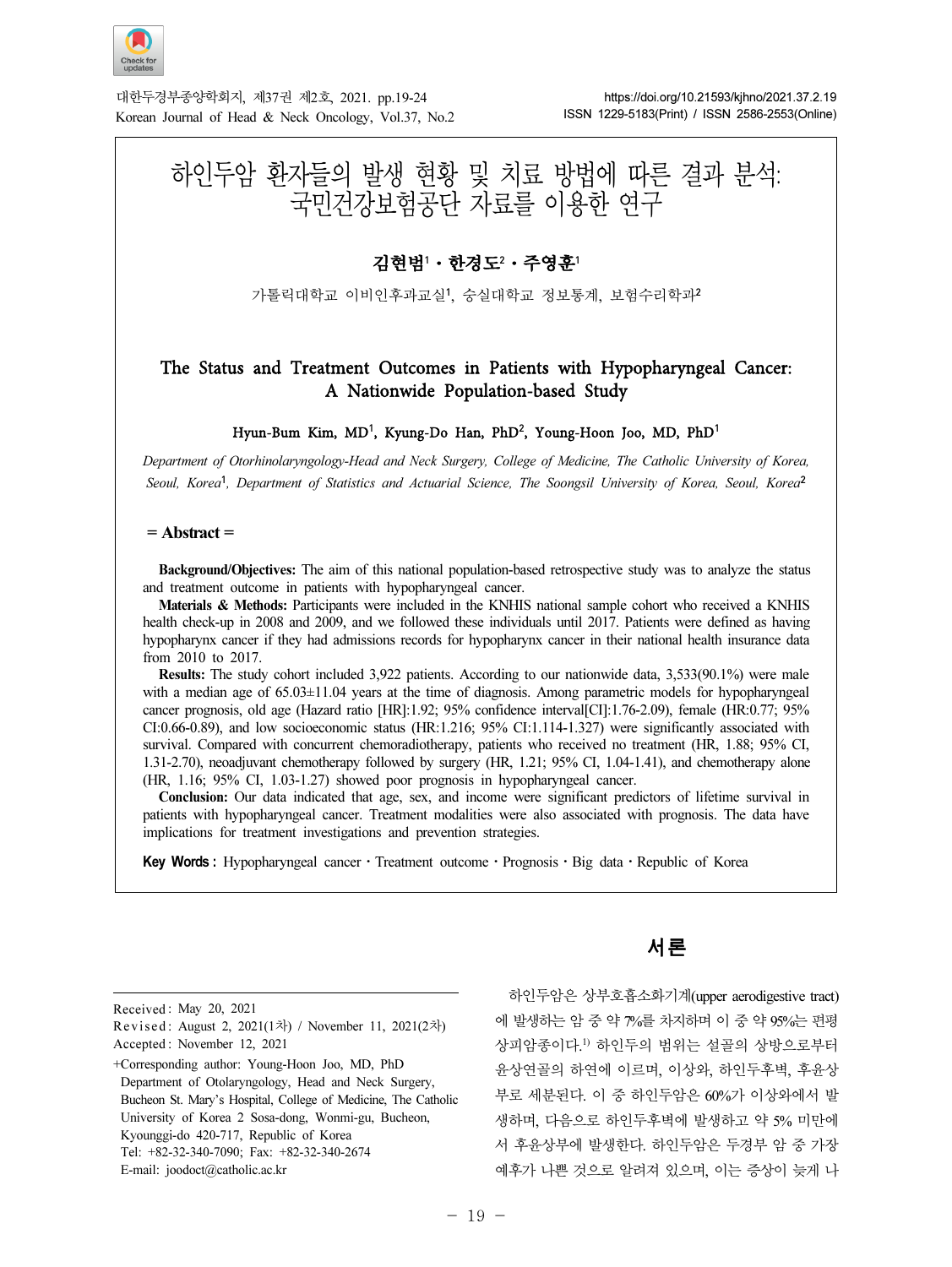타나 발견 당시 진행된 병기가 대부분이며 점막하 전파 (submucosal spread)를 잘하기 때문이다. 2) 또한 경부림프 절로의 전이가 60-80%의 환자에게서 발견되며 다른 두 경부 종양에 비해 원격전이를 잘하고 이차암의 발병율이 높아서 생존율이 높지 않다.14)

하인두암의 치료에 대한 궁극적인 목표는 종양의 제거 이지만, 정상의 발성과 연하 기능의 보존이 가능하고 기 관절개구 없이 지내는 것이 바람직한 목표이다. 항암화 학요법은 하인두암 환자에서 유도(선행)항암요법 또는 보조항암요법으로 수술 또는 방사선 치료와 시행되거나 원격전이가 있는 환자에서 생존율을 높이고, 통증을 줄 이고, 삶의 질 향상을 위한 완화요법으로 사용이 증가되 고 있다. 5) 수술적 치료 방법은 초기 병기라도 경부를 포 함해서 치료를 시행하며, 최근에는 여러 유리피판을 비 롯한 재건술과 수술전후의 치료(perioperative care)가 발 달하여 진행된 병기에서도 한번의 수술로 광범위한 절제 가 가능하고 복합요법치료(combined modality therapy)로 원발부위 및 경부 치료율을 향상시킬 수 있다.

이에 저자들은 국민건강보험 공단 자료를 이용하여 하 인두암 환자의 치료 방법에 따른 5년 이내 사망률을 비교 분석하고 생존율에 영향을 끼치는 인자를 확인하고자 하였다.

# 연구 방법

#### **Study Population**

2008년과 2009년 국민건강보험(National health insurance system, NHIS)에 건강검진을 1회 받은 후 2017년까지 추 적 관찰이 가능한 17,656,993 명을 대상으로 하였다. 이 중 1,970 명은 이전에 하인두암을 진단받은 경험이 있어 서, 3,200,540 명은 2번 이상 건강검진을 받아서, 779,013 명은 다른 중증 질환이 있어 총 3,981,523 명을 제외하여 최종적으로 13,675,470 명을 대상으로 연구를 진행하였 다. 본 연구는 가톨릭중앙의료원 연구윤리위원회 심의를 받은 후 진행하였다. [HC19ZISI0122]

#### Patients Selection

등록된 13,675,470 명 중 건강검진 이후 2010년 1월 1일부터 2017년 12월 31일 사이 ICD-10 codes 상 하인두 암(C12-C13)으로 진단을 받은 경험이 있는 3,922명을 대 상으로 코호트 연구를 진행하였다. 이 후 3,922 명의 처방 코드를 분석하여 수술적 치료, 항암치료, 방사선치료 유 무를 파악하여 치료의 종류를 분석하였으며, 처방코드 에 수술, 항암, 방사선에 관련된 코드가 없을 경우 치료 받지 않은 군으로 정의하였다. 또한 하인두암 등록 후 5년 이내에 사망한 2,384 명의 환자군에 대해서는 따로 환 자 특성 및 치료 방법에 따른 결과의 차이를 분석하였다.

#### Statistical analysis

환자들의 분포 특성들은 건강검진에서 얻을 수 있는 기본 정보들과 여기에 국민건강보험 자료에 등록되어 있 는 정보들을 더하여 기술적 분석(descriptive analysis) 방 법으로 분석하였다. 치료 방법은 수술적 치료, 항암치료, 방사선치료 세가지 치료 방식을 혼합하여 치료받지 않는 군까지 총 9개 군으로 나누어 분석을 하였다. 5년 이내에 사망한 환자들의 자료는 선형회귀분석을 한 후 콕스비례 위험모델(Cox proportional hazards models)을 이용하여 결 과의 위험도(Hazard ratio, HR)와 95% 신뢰도(Confidence intervals, CI)를 구하였다. Model 1에서는 보정하지 않은 원자료를 비교하였고, Model 2에서는 나이와 성별 수입에 관하여 보정을 한 후 위험도와 신뢰도를 구하였다. 모든 통계 분석은 SAS version 9.3(SAS Institute, Cary, NC, USA) 을 이용하여 시행하였고, P값은 양측성이었고, 0.05 이하 의 값은 통계적으로 유의한 것으로 간주하였다.

### 결과

2010년 1월 1일부터 2017년 12월 31일까지 하인두암 으로 진단받아 국민건강보험에 등록된 환자 총 3,922명을 분석하였다. 연령별 분포는 65세 이하가 1,740명(44.4%), 65세 이상은 2,182명(55.6%)이었다. 성별은 남성이 3,533명 (90.1%)으로 여성에 비해 9배 이상 많이 발생하였다. 소 득기준을 보았을 때 하위 20%에서 2,784명(71.0%)이 진 단되어 상위 80%에서 1,138명(29.0%) 진단된 것에 비교 하여 상대적으로 더 많이 진단된 것을 알 수 있었다. 흡연 유무에 관해서는 2,156명의 환자들의 기록은 확인할 수 없어 총 1,766명의 환자들이 기록을 분석하였다. 한 번도 흡연을 하지 않은 환자는 651명(36.7%)이었으며, 과거 흡연을 하였으나 현재는 금연을 하고 있는 환자는 411명 (23.1%), 현재 흡연 중인 환자는 714명(40.2%)로 현재 흡 연 중인 환자가 제일 많았다. 동반질환으로 혈압이나 당 뇨, 고지혈증의 유병률은 각각 32.3%, 15.6%, 12.5%로 나 왔다. 등록된 3,922명의 치료 방법으로는 치료받지 않은 경우가 1,244명(31.7%)으로 제일 많은 비중을 차지하였 다. 이후로 단독 항암치료 받은 경우가 947명(24.2%)이 었으며, 항암방사선동시치료 받은 경우가 605명(15.4%) 으로 뒤를 이었다. 수술을 한 경우는 수술 단독, 수술과 방사선치료 혼합, 수술과 항암방사선동시치료 혼합, 선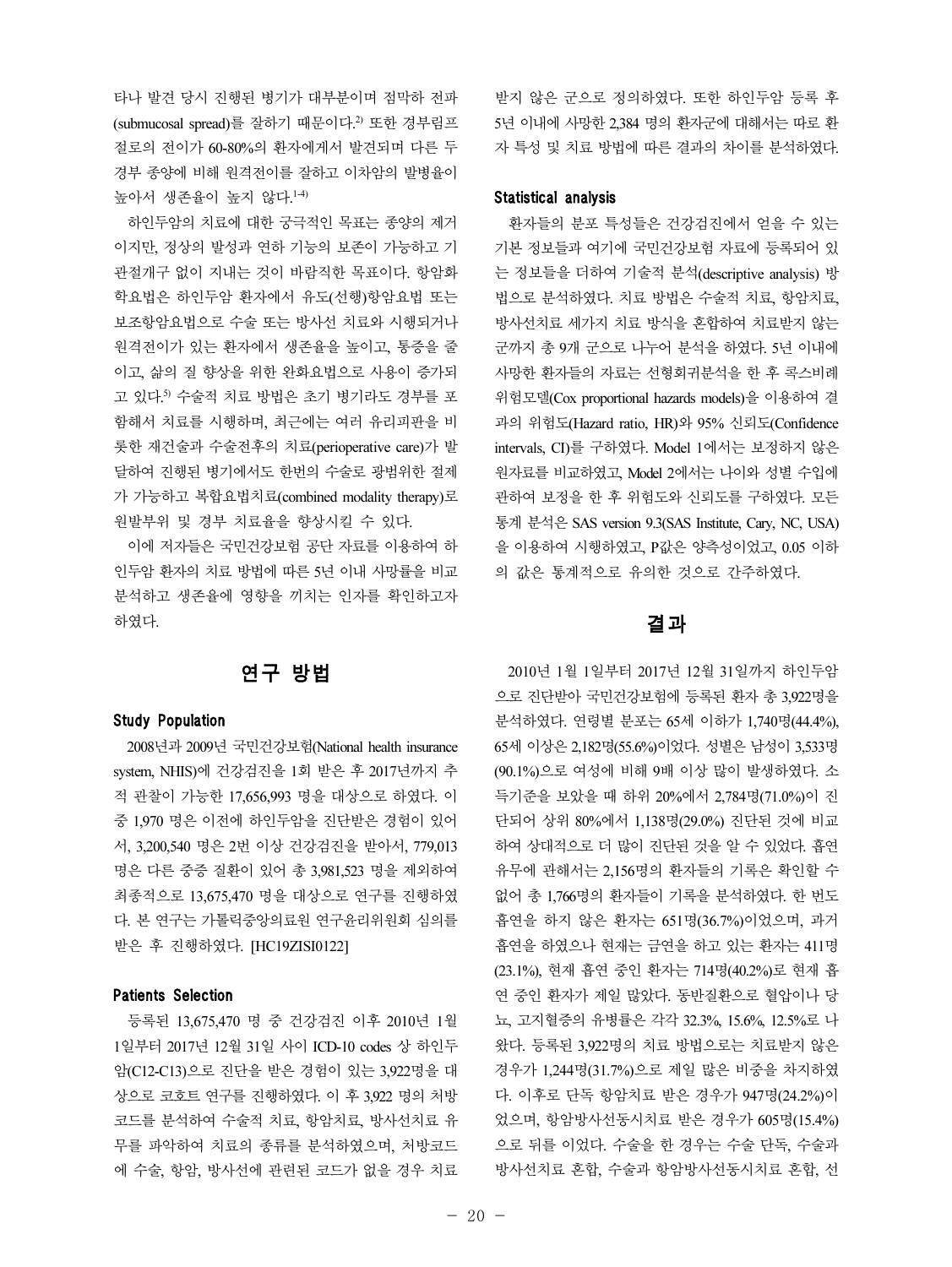행항암치료와 수술한 것을 모두 합해서 290명(7.4%)였다. (Table 1)

|  | <b>Table 1.</b> Baseline characteristics of the study population |  |  |
|--|------------------------------------------------------------------|--|--|
|  |                                                                  |  |  |

| Parameter                | Total (N=3,922) |  |  |  |
|--------------------------|-----------------|--|--|--|
| Age                      |                 |  |  |  |
| $< 65$ years             | 1,740 (44.4%)   |  |  |  |
| $\geq$ 65 years          | 2,182 (55.6%)   |  |  |  |
| Gender                   |                 |  |  |  |
| Male                     | 3,533 (90.1%)   |  |  |  |
| Female                   | 389 ( 9.9%)     |  |  |  |
| Smoking status*          |                 |  |  |  |
| Never smoker             | 651 (36.7%)     |  |  |  |
| Ex-smoker                | 411 (23.1%)     |  |  |  |
| Current smoker           | 714 (40.2%)     |  |  |  |
| Income                   |                 |  |  |  |
| Lower 20%                | 2,784 (71.0%)   |  |  |  |
| Upper 80%                | 1,138 (29.0%)   |  |  |  |
| Comorbidity              |                 |  |  |  |
| Hypertension             | 1,268 (32.3%)   |  |  |  |
| <b>Diabetes</b>          | 610 (15.6%)     |  |  |  |
| Dyslipidemia             | 492 (12.5%)     |  |  |  |
| Treatment                |                 |  |  |  |
| Surgery alone            | 147 (3.8%)      |  |  |  |
| RT alone                 | 374 ( 9.5%)     |  |  |  |
| CT alone                 | 947 (24.2%)     |  |  |  |
| Surgery + RT             | 70 ( 1.8%)      |  |  |  |
| Surgery + CCRT           | 25 ( 0.6%)      |  |  |  |
| CCRT                     | 605 (15.4%)     |  |  |  |
| Neoadjuvant CT + Surgery | 48 ( 1.2%)      |  |  |  |
| Neoadjuvant CT + CCRT    | 462 (11.8%)     |  |  |  |
| No treatment             | 1244 (31.7%)    |  |  |  |

Values are mean ± SE or % ± SE.

RT : Radiotherapy, CT : Chemotherapy, CCRT: Concurrent chemoradiotherapy

\*Smoking status is responsed or recorded by only 1,776 patients

다변량분석을 통해 5년 생존율과 관련된 요인 분석을 시행하였다. 65세 이상 고령인 경우 그렇지 않은 경우에 비해 5년 생존율이 좋지 않았다(HR: 1.92; 95% CI: 1.76- 2.09). 성별로는 여성의 경우가 더 생존율이 좋았으며,(HR: 0.77; 95% CI: 0.66-0.89) 흡연 유무에 관해서는 흡연을 전혀 하지 않은 경우와 과거 흡연을 하였으나 현재 금연 중인 환자에서는 5년 생존율의 위험비의 차이는 없었으 나,(HR: 0.88;95% CI: 0.73-1.05) 진단 당시 흡연 중인 환자 에서는 5년 생존율은 좋지 않았다(HR: 1.17;95% CI: 1.00- 1.37). 소득 수준을 기준으로 5년 생존율의 위험비를 비교 해보면, 하위 20% 환자군에서 상위 80% 환자군에 비해 5년 생존율의 위험도가 높았다(HR: 1.216;95% CI: 1.114- 1.327). 치료방법에 따른 5년 생존율은 항암방사선치료를 받은 환자군을 기준으로 비교하였다. 치료를 받지 않는 군에서 위험도가 가장 높게 나타났고(HR: 1.88; 95% CI: 1.31-2.70), 항암 단독 군(HR: 1.16; 95% CI: 1.03-1.27)과 선행항암치료 후 수술을 받은 군(HR: 1.21; 95% CI: 1.04- 1.41)에서 항암방사선치료를 받은 환자군에 비해 위험도 가 증가하였다(Table 2).

치료 방법에 따른 생존율의 차이를 Kaplan Meier curve 를 이용하여 비교하여 보았다. 여성이 남성보다 모든 치 료 방법에서 보다 좋은 생존율을 보였다. 전체 환자군에 서는 수술 후 항암방사선치료를 받은 군이 5년 후 생존율 이 가장 높게 나왔지만 다른 치료 방법과 큰 차이는 없었

| Table 2. Multivariate Cox proportional hazard model for 5 year survival of hypopharyngeal cancer (N=3,922) |  |
|------------------------------------------------------------------------------------------------------------|--|
|------------------------------------------------------------------------------------------------------------|--|

| Parameter                | No of<br>patients | No of<br>death | Person<br>-years | Mortality rate | Hazard Ratio (95% confidence interval) |                        |
|--------------------------|-------------------|----------------|------------------|----------------|----------------------------------------|------------------------|
|                          |                   |                |                  |                | Model 1                                | Model 2                |
| Age                      |                   |                |                  |                |                                        |                        |
| $< 65$ years             | 1740              | 871            | 5,023            | 0.173          |                                        |                        |
| $\geq$ 65 years          | 2182              | 1513           | 4,662            | 0.324          | $1.70(1.57-1.85)$                      | 1.92 (1.76-2.09)       |
| Gender                   |                   |                |                  |                |                                        |                        |
| Male                     | 3533              | 2188           | 8,511            | 0.257          |                                        |                        |
| Female                   | 389               | 196            | 1,174            | 0.166          | $0.71$ $(0.61 - 0.82)$                 | $0.77$ $(0.66 - 0.89)$ |
| Smoking status*          |                   |                |                  |                |                                        |                        |
| Never smoker             | 651               | 331            | 1.924            | 0.172          |                                        |                        |
| Ex-smoker                | 411               | 194            | 1,099            | 0.177          | $0.94(0.78-1.12)$                      | $0.88(0.73 - 1.05)$    |
| Current smoker           | 714               | 417            | 1,732            | 0.241          | $1.27(1.10-1.47)$                      | 1.17(1.00-1.37)        |
| Income                   |                   |                |                  |                |                                        |                        |
| Lower 20%                | 2784              | 1637           | 7,033            | 0.233          | 1.193(1.094-1.301)                     | 1.216(1.114-1.327)     |
| Higher 80%               | 1138              | 747            | 2,652            | 0.282          |                                        |                        |
| Treatment                |                   |                |                  |                |                                        |                        |
| <b>CCRT</b>              | 605               | 394            | 1,771            | 0.222          |                                        |                        |
| Surgery alone            | 147               | 87             | 351              | 0.247          | $1.02$ $(0.81-1.29)$                   | $0.99$ $(0.78-1.25)$   |
| RT alone                 | 374               | 237            | 1,002            | 0.237          | 1.06 (0.90-1.25)                       | $1.03$ $(0.87 - 1.21)$ |
| CT alone                 | 947               | 578            | 1,922            | 0.301          | $1.14(1.01-1.25)$                      | $1.16$ (1.03-1.27)     |
| $Surgery + RT$           | 70                | 43             | 204              | 0.210          | $0.93$ $(0.68-1.27)$                   | $0.79$ $(0.58-1.08)$   |
| Surgery + CCRT           | 25                | 13             | 85               | 0.152          | $0.71$ $(0.41-1.23)$                   | $0.77$ $(0.44-1.34)$   |
| Neoadjuvant CT + CCRT    | 462               | 317            | 1.045            | 0.303          | $0.95$ $(0.84-1.07)$                   | $0.93$ $(0.82 - 1.05)$ |
| Neoadjuvant CT + Surgery | 48                | 32             | 63               | 0.501          | $1.23$ (1.06-1.43)                     | $1.21(1.04-1.41)$      |
| No Treatment             | 1244              | 683            | 3237             | 0.210          | 1.54 (1.07-2.21)                       | 1.88 (1.31-2.70)       |

Model 1: Unadjusted.

Model 2: Adjusted for age, gender, income, diabetes, hypertension and dyslipidemia.

RT : Radiotherapy, CT : Chemotherapy, CCRT: Concurrent chemoradiotherapy

\*Smoking status is responsed or recorded by only 1,776 patients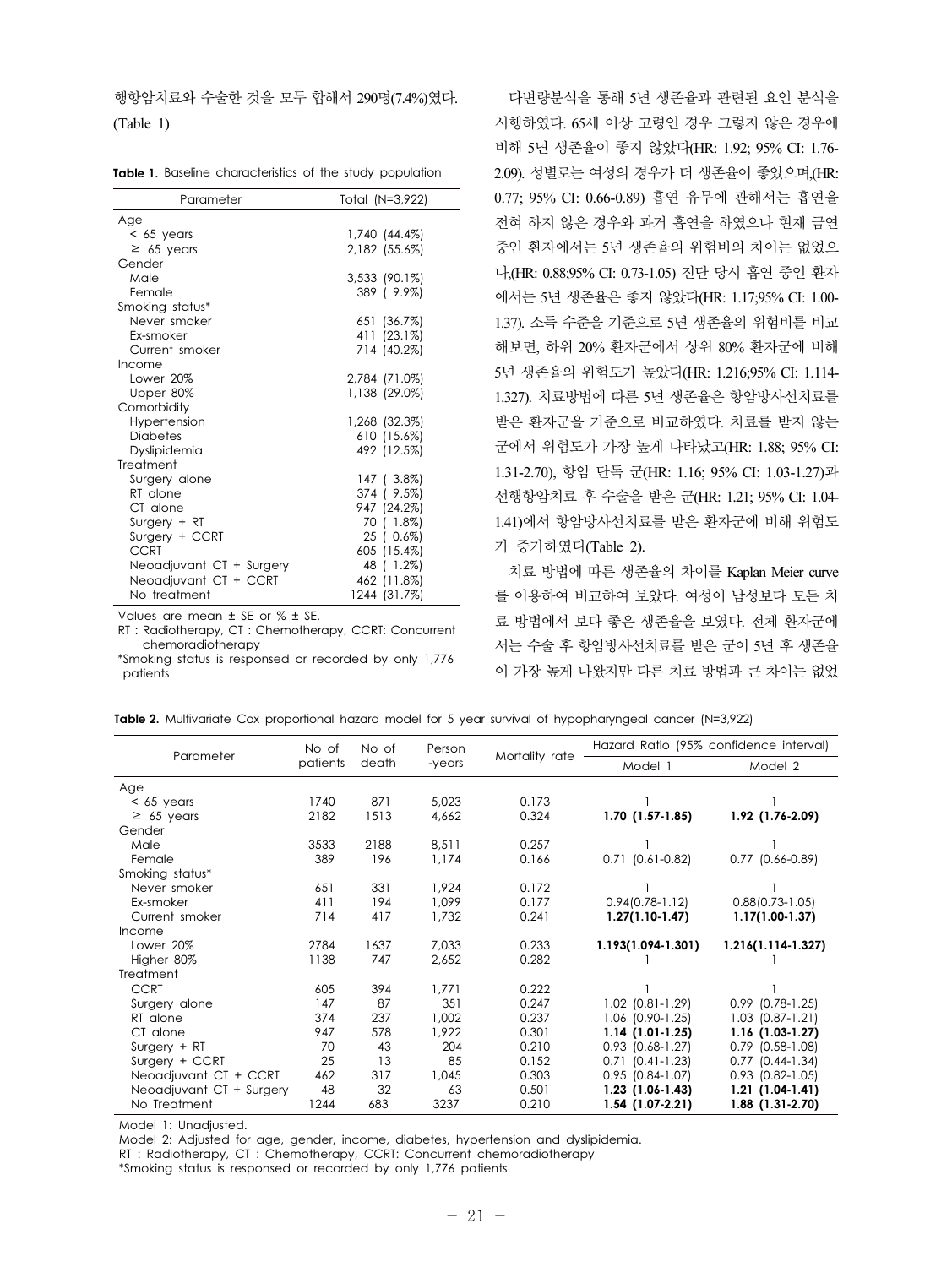다(Fig. 1). 치료 방법 비교의 한 종류로서 수술, 항암치료, 방사선치료 3가지를 각각 유무로만 나누어 선형회귀분 석 결과를 구했다. 세 종류의 치료 방법 중 수술과 방사선 치료는 하였을 경우와 하지 않았을 경우에서 위험도의 차이가 유의미하지 않았으나, 항암치료는 하였을 경우 가 하지 않은 경우보다 위험도가 증가한 모습을 보였다 (HR: 1.13; 95% CI: 1.04-1.23). (Table 3)

## 고찰

국가암정보센터에 의하면 하인두암은 2008년부터 2017 년까지 국내에서 10년 동안 평균 406.1 명이 발생한 비교 적 드문 종류의 암이다. 발생율은 10만 명당 약 0.8명이 며, 전체 암 환자 중 하인두암이 차지하는 비중도 0.2%에 불과하다. 하지만 이에 비해 하인두암의 예후는 매우 좋 지 않은 것으로 알려져 있는데, 이번 연구에서도 10년 동안 등록된 3,922명의 하인두암 환자 중 5년 이상 생존 한 환자 수는 1,536명으로 5년 생존율은 39.2%에 불과하 다. 6,7) 하인두암의 효과적인 치료 방법 역시 아직 명확히 정해져 있지 않아, 수술, 항암치료, 방사선치료 모두 활용 되고 있다. 8,9) NCCN guideline 2021 version에 따르면 T1,

일부 T2에서는 초기 치료로 방사선치료 단독 요법 또는 수술이 1차 선택으로 해 볼 수 있지만 일부 T2 와 T3 및 임파선 전이가 있을 경우에는 선행항암치료, 수술, 항암 방사선동시치료 중 한가지를 선택하고, T4a인 경우는 이 와 유사하지만 수술만 Category 2 이고 나머지 두 방법은 Category 3으로서 수술이 조금 더 권장되고 있다.

이번 연구는 건강보험공단 자료를 이용한 대규모 연구 로서 최근 건강보험공단 자료가 여러 분야에 제공이 되 면서 이를 활용한 여러 연구들이 진행되고 있다. 두경부 암은 발생 수가 많지 않아 단일센터 또는 몇 개의 기관에 서 모여 연구를 진행할 경우 환자 수를 확보하기 어려운 단점이 있었으나, 건강보험공단 자료를 활용하면서 이 러한 부분을 극복할 수 있었다. 또한 국민건강보험 건강 검진기록 등을 이용하여 코호트 연구도 가능하게 되었 고, 중증 등록 시스템 및 소득에 따른 차등 의료보험비 납부 시스템 등으로 인해 진단의 정확도가 높고 거주 지 역, 소득 수준 등의 지표들도 정확히 제공된다는 장점이 있다. 다만 현재 국내 건강보험공단 자료는 병기 표시가 제공되지 않는다는 단점 등도 있다. 이번 연구에서는 이 러한 장점들을 살려 2008년과 2009년 1회 건강검진을 시행받은 13,675,470 명 중, 2017년까지 경과 관찰 후 하



**Fig. 1.** Survival probability of hypopharyngeal cancer according to treatment method. These graphs show Kaplan-Meier curves of<br>5 year survival of hypopharyngeal cancer in total (A), male (B) and female (C) respectively. ( chemoradiotherapy)

Table 3. Linear regression model of 5 year survival in patients with hypopharyngeal cancer according to the treatment modalities.

| <b>Treatment</b> | No of deaths | Person -years | Mortality rate | Hazard Ratio (95% confidence interval) |                        |
|------------------|--------------|---------------|----------------|----------------------------------------|------------------------|
|                  |              |               |                | Model 1                                | Model 2                |
| Surgery          |              |               |                |                                        |                        |
| Yes              | 175          | 705.73        | 0.248          | $0.99$ $(0.85 - 1.15)$                 | $0.97$ $(0.83 - 1.13)$ |
| <b>No</b>        | 2209         | 8979.32       | 0.246          |                                        |                        |
| Radiotherapy     |              |               |                |                                        |                        |
| Yes              | 1004         | 4108.78       | 0.244          | $1.05$ $(0.97 - 1.14)$                 | 1.05 (0.97-1.15)       |
| <b>No</b>        | 1380         | 5576.27       | 0.248          |                                        |                        |
| Chemotherapy     |              |               |                |                                        |                        |
| Yes              | 1334         | 4888.74       | 0.273          | $1.13(1.04-1.22)$                      | 1.13 (1.04-1.23)       |
| <b>No</b>        | 1050         | 4796.31       | 0.219          |                                        |                        |

Model 1: Unadjusted.

Model 2: Adjusted for age, gender, and income.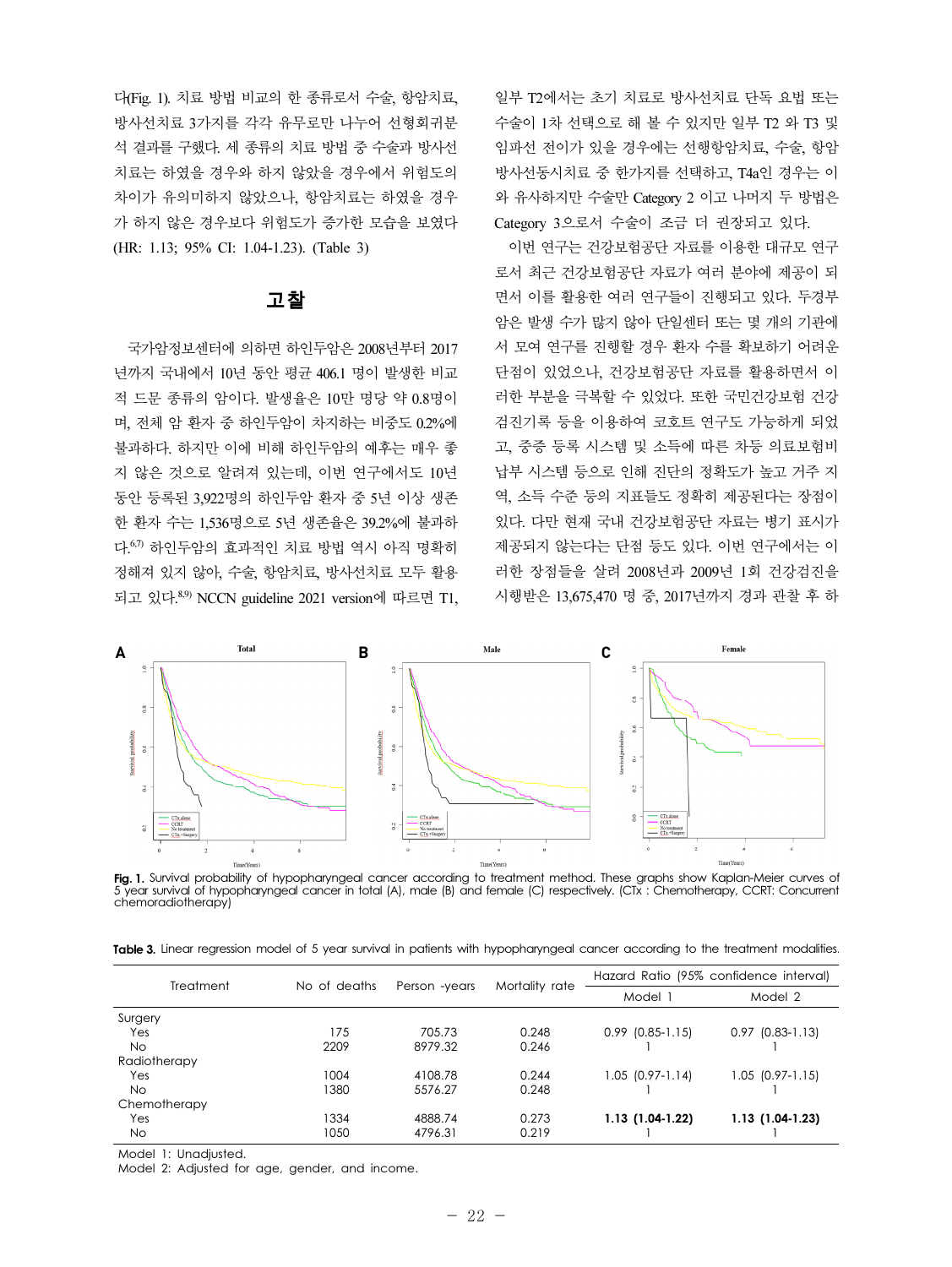인두암으로 등록된 환자를 대상으로 하인두암의 5년 생 존율에 미치는 인자에 대하여 후향적 코호트 연구를 시 행하였다.

먼저 본 연구에서는 나이와 성별, 소득 수준, 현재 흡연 유무 4가지가 하인두암의 예후에 영향을 끼치는 것으로 나왔다. 다만 흡연 유무는 전체 환자의 데이터를 얻지를 못하였다는 제한점이 있다. 전체 두경부암으로 범위를 확대한 국내 다른 연구에서는 나이와 소득 수준이 치료 유무에 영향을 끼친다는 결과가 있으며, 해외 다른 연구 에서는 유병률에 나이와 성별, 흡연력 등이 연관이 있으 며, 예후에는 성별, 나이, 병기, 수행능력 평가(Performance Status, PS), 진단부터 수술에 걸리는 시간 등이 있다는 결과가 있다. 7,10,11) 병기를 나누는 기준 중 하나가 예후이 므로 병기는 예후의 확실한 인자이지만, 본 연구에서는 병기, 수행능력 평가 등을 확인할 수 없어 이와 연관된 연구를 시행하는데 제한이 있었다. 하지만 국내 건강보 험공단 자료에는 소득 수준이 포함되어 있어 이를 활용 하여 분석하였고, 소득 수준이 하위 20%인 환자군에서 상위 80%인 환자군에 비해 하인두암이 더 많이 발생하 며, 5년 생존율 역시 소득 수준이 낮은 환자군에서 더 낮음을 확인하였다. 이는 예전부터 여러 연구에서 관련 이 있을 거라는 추측은 있었으나 하인두암에서 예후와 소득이 직접적으로 연관이 있다는 것이 대규모 연구로 확인되는 것은 이번 연구에서 처음으로 밝혀졌다. 12)

본 연구에서 치료 방법에 따른 예후의 차이를 확인하 기 위해 항암방사선동시치료를 기준으로 타 치료 방법과 비교 분석하였다. 치료를 하지 않은 환자군에서 위험도 가 가장 높았고 선행항암치료 후 수술을 받은 군, 항암치 료만 받은 군에서도 통계적으로 유의하게 위험도가 증가 하였다. 수술 단독 치료군, 방사선 단독 치료군, 수술 후 항암/방사선치료군, 선행항암치료 후 항암방사선치료군 에서는 항암방사선동시치료군과 비교하여 위험도의 차 이는 없었다. 선행항암치료 후 수술을 받은 군은 생존율 이 더 좋지 않은 반면, 선행항암치료 후 항암방사선동시 치료를 받는 군과 항암방사선동시치료만 받은 군은 큰 차이가 없는 것으로 결과가 나왔는데, 이는 guideline에 의하면 선행항암치료 후 반응이 좋을 경우 항암방사선동 시치료를 하는 것이 권장되고 있고, 선행항암치료의 반 응이 좋지 않을 경우 수술적 치료를 하도록 권장된 것과 관련이 있어 보이나, 이번 연구에서는 병기나 수행능력 평가 등이 포함되지 않아 후에 이러한 요인들을 포함한 보다 더 자세한 연구가 필요할 것으로 보인다. 13)

수술, 항암치료, 방사선치료 3가지만 놓고 각각 비교하 였을 때, 항암치료는 시행받은 군이 오히려 위험도가 높 게 나왔는데, 이 또한 병기가 높거나 수술 등이 시행되기 어려울 때 완화요법의 항암치료가 포함되어 위험도가 높게 나온 것으로 사료된다.

## 결론

건강보험공단 빅데이터 자료를 분석하여 하인두암 환 자들의 특성과 예후에 끼치는 인자를 처음으로 분석하였 다. 65세 이상 나이, 남성, 하위 20% 소득, 위험도를 높이 는 것으로 나왔다. 치료방법에 따른 분석 결과 치료를 받지 않은 군, 항암치료 단독을 사용한 군, 선행항암치료 후 수술을 받은 군에서 항암방사선동시치료보다 나쁜 예후를 보였다.

#### **References**

- 1) Muir C, Weiland L. Upper aerodigestive tract cancers. Cancer. 1995;75:147-153.
- 2) Hussey DH, Latourette HB, Panje WR. Head and neck cancer: an analysis of the incidence, patterns of treatment, and survival at the University of Iowa. Ann Otol Rhinol Laryngol Suppl. 1991;100:2-16.
- 3) Driscoll WG, Nagorsky MJ, Cantrell RW, Johns ME. Carcinoma of the pyriform sinus: analysis of 102 cases. Laryngoscope. 1983; 93:556-560.
- 4) Bataini JP, Bernier J, Brugere J, Jaulerry C, Picco C, Brunin F. Natural history of neck disease in patients with squamous cell carcinoma of oropharynx and pharyngolarynx. Radiother Oncol. 1985;3:245-255.
- 5) Chon KM, Wang SG, Lee BJ, Lee JC, Koo HJ, Kim SH. Establishment of cisplatin resistant head and neck cancer cell lines and cross-resistance of docetaxel. Korean J Otolaryngol-Head Neck Surg. 2005;48:651-655.
- 6) Eckel HE, Bradley PJ. Natural history of treated and untreated hypopharyngeal cancer. Adv Otorhinolaryngol. 2019;83:27-34.
- 7) Petersen JF, Timmermans AJ, van Dijk BAC, Overbeek LIH, Smit LA, Hilgers FJM, et al. Trends in treatment, incidence and survival of hypopharynx cancer: A 20-year population-based study in the Netherlands. Eur Arch Otorhinolaryngol. 2018;275:181-189.
- 8) Eckel HE, Bradley PJ. Treatment options for hypopharyngeal cancer. Adv Otorhinolaryngol. 2019;83:47-53.
- 9) Wei WI, Chan JYW. Surgical treatment of advanced staged hypopharyngeal cancer. Adv Otorhinolaryngol. 2019;83:66-75.
- 10) Choi HG, Park B, Ahn SH. Untreated head and neck cancer in Korea: A national cohort study. Eur Arch Otorhinolaryngol. 2017;274:1643-1650.
- 11) Rygalski CJ, Zhao S, Eskander A, Zhan KY, Mroz EA, Brock G, et al. Time to surgery and survival in head and neck cancer. Ann Surg Oncol. 2021;28:877-885.
- 12) Olsen MH, Bøje CR, Kjær TK, Steding-Jessen M, Johansen C,